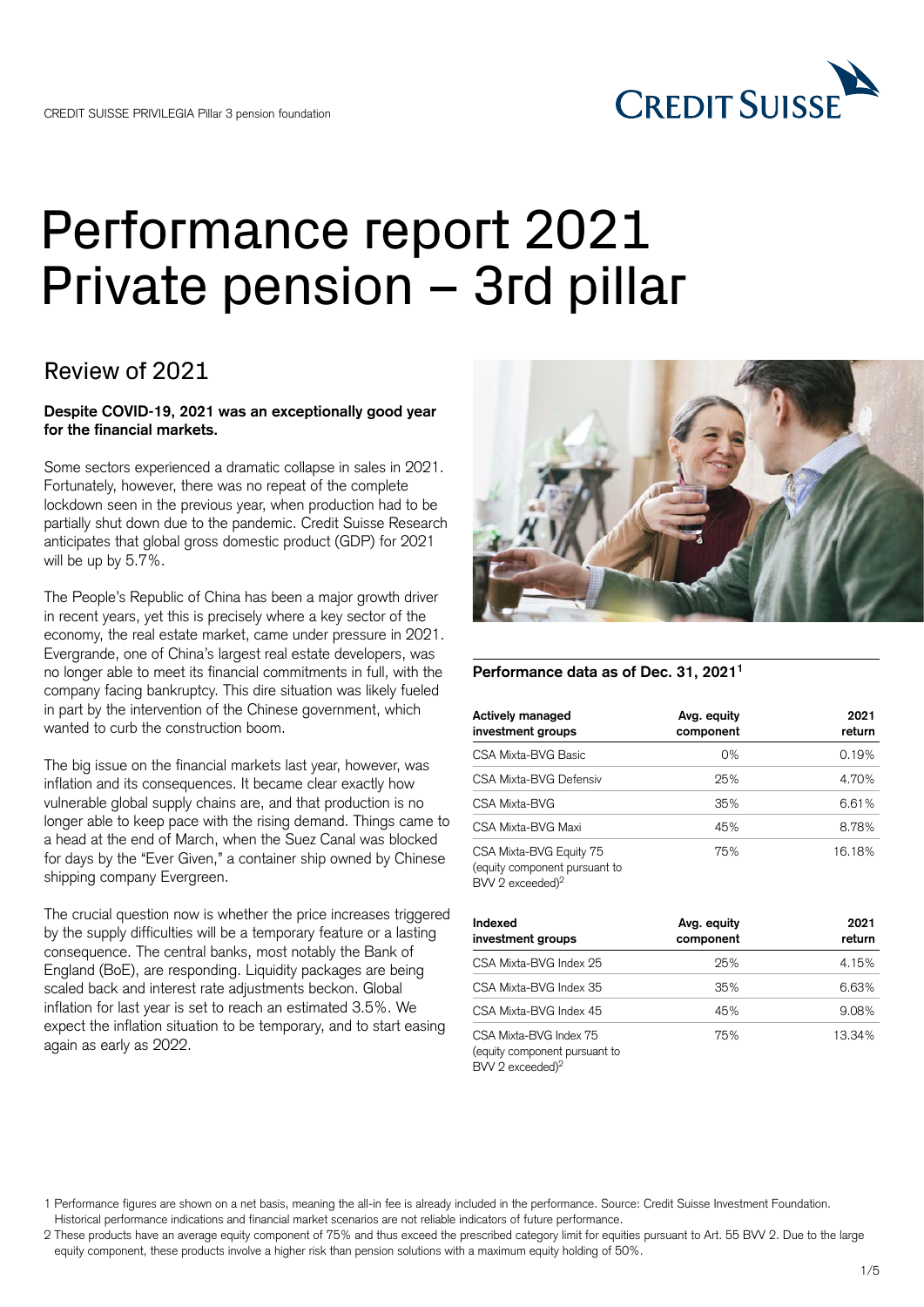The whole economic situation presents a logistical challenge for companies. Demand consistently recovered over the course of 2021. Not only were those companies that were actually in a position to make deliveries able to pass on the higher raw materials prices to customers, but the price adjustment even had a positive effect on margins in many cases. This gave the capital markets cause to be positive about the future, the primary effect of which was to drive up equity prices.

The pandemic is not yet over and will continue to make its presence felt during this new year. Economic stability is once again clearly at the forefront. Inflation is back, and the central banks are doing everything they can to keep it under control. The recent tensions between China, Russia, and the West present an additional risk that we will need to monitor. The green shoots of post-pandemic economic recovery are very fragile.

### **Performance in 2021**

Private pension – 3rd pillar is becoming increasingly important as a means of securing our financial situation in old age. Regularly paying into Pillar 3a from as early a stage as possible is a good way to ensure that the same standard of living into old age can be maintained and that any pension gaps are closed.

#### **The Pillar 3a account – a solid foundation**

Safety-conscious Pillar 3a account holders benefited from  $interest<sup>3</sup>$  and from tax benefits in 2021, thus safeguarding their financial future.

### **Saving with securities – 3rd pillar: Attractive returns**

In recent years account holders have benefited from positive trends on the financial markets with our securities solutions. In 2021, all nine CSA Mixta-BVG investment groups generated pleasing returns. In particular, investment products with a higher share of equities performed strongly. Performance in 2021 thus clearly demonstrated once again that it pays to invest in one of the broadly diversified investment groups. Our securities solutions are also sustainable and meet ESG criteria (with the exception of the CSA Mixta-BVG Basic investment group).

#### **Example based on CSA Mixta-BVG investment group (net performance)**

Assumption: Between January 1, 1987, and December 31, 2021, the highest possible amount allowed by law was paid in at the beginning of every year, which comes to a total of CHF 208,944. The additional income from the CSA Mixta-BVG investment group versus the Pension account – 3rd pillar was CHF 157,349.



|                                                                                 | Contributions                                                        | Total                                             | CHF        | 208.944 |
|---------------------------------------------------------------------------------|----------------------------------------------------------------------|---------------------------------------------------|------------|---------|
|                                                                                 | Pension account - 3rd pillar                                         | Average interest rate 1.58% p.a. Final net worth  | ∴НF        | 284.112 |
|                                                                                 | Saving with securities - 3rd pillar (CSA Mixta-BVG investment group) | Average rate of return 3.86% p.a. Final net worth | `HF        | 441.471 |
| Additional income from CSA Mixta-BVG compared with Pension account – 3rd pillar |                                                                      |                                                   | <b>CHF</b> | 157.349 |

Historical performance indications and financial market scenarios are not reliable indicators of future performance.

#### **Easily optimize your Pillar 3a via smartphone – CSX Pension**

Profit from all that CSX Pension has to offer you. With CSX Pension, your retirement planning can be completely digital and uncomplicated. Invest your pension capital in our investment products directly via your smartphone and take advantage of attractive yield opportunities. With CSX Pension, you can open a Pillar 3a account and set up a securities solution quickly and simply via your smartphone.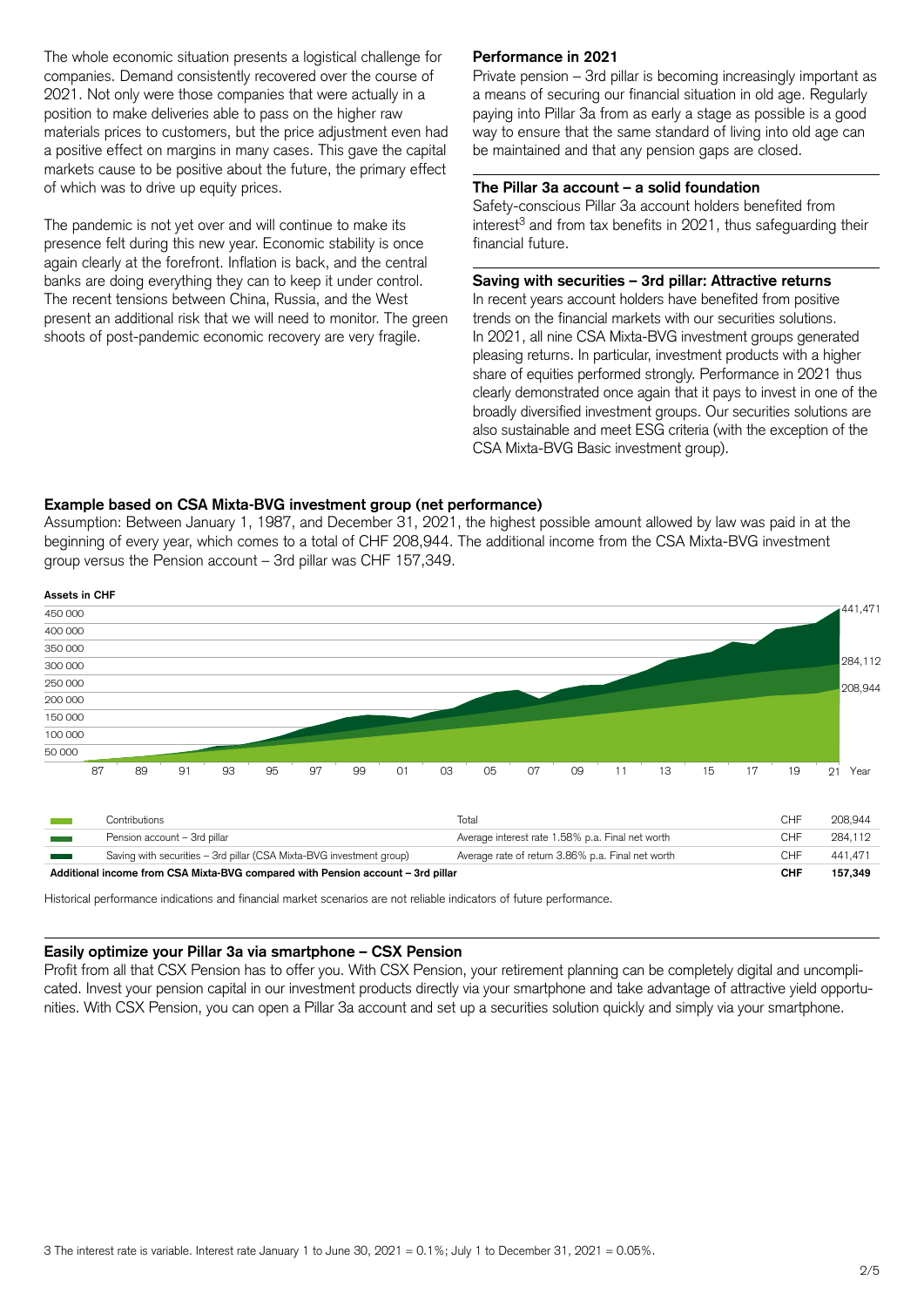### Performance overview for the last five years

### **Actively managed investment groups**



### **CSA Mixta-BVG Basic CSA Mixta-BVG Defensiv**







### **CSA Mixta-BVG CSA Mixta-BVG Maxi**



### **CSA Mixta-BVG Equity 75<sup>4</sup>**



Net asset value (indexed)

Source: Credit Suisse Investment Foundation.

Historical performance indications and financial market scenarios are not reliable indicators of future performance.

4 These products have an average equity component of 75% and thus exceed the prescribed category limit for equities pursuant to Art. 55 BVV 2. Due to the large equity component, these products involve a higher risk than pension solutions with a maximum equity holding of 50%.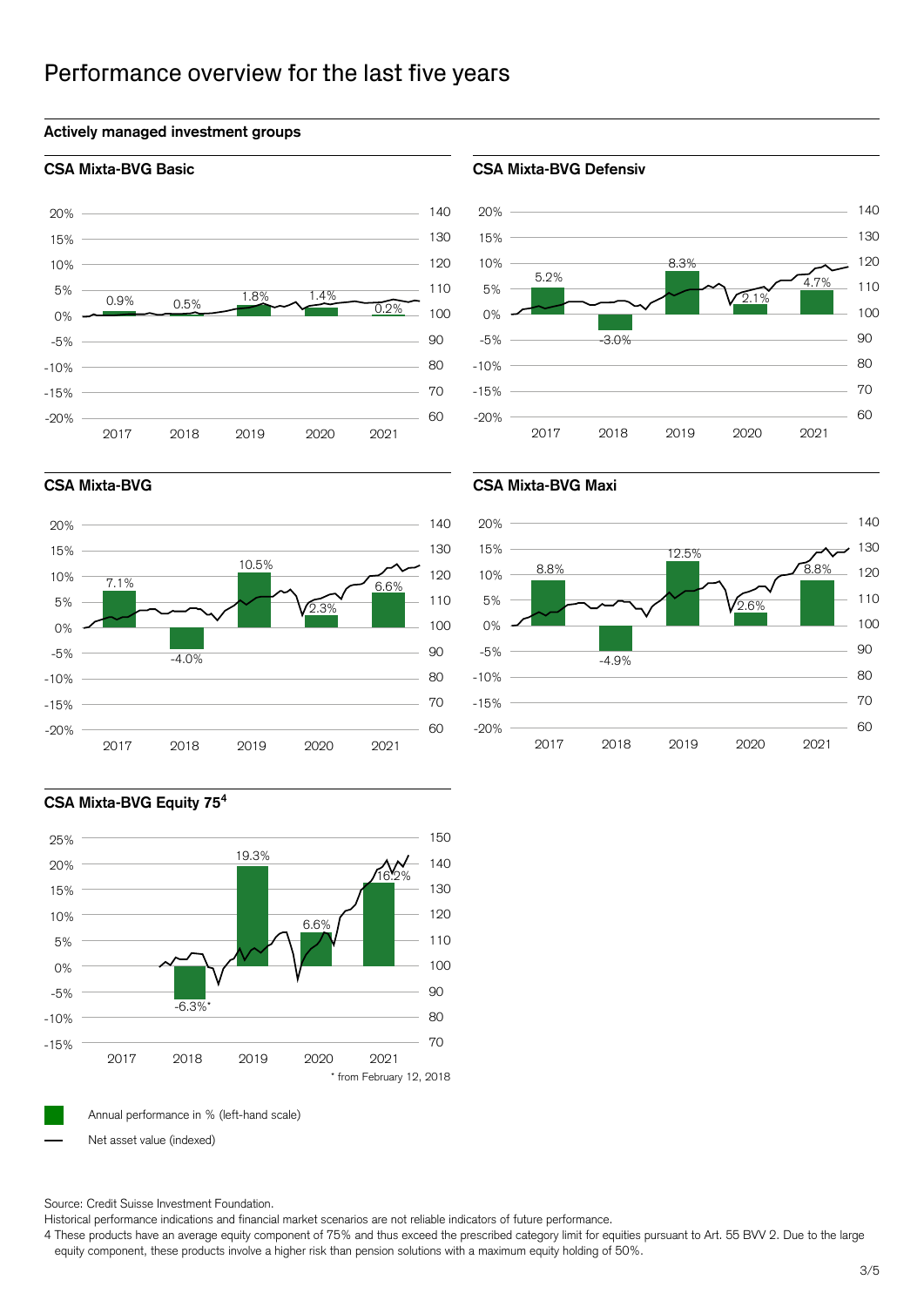

**Indexed investment groups**



### **CSA Mixta-BVG Index 25 CSA Mixta-BVG Index 35**









Annual performance in % (left-hand scale)

Net asset value (indexed)

Source: Credit Suisse Investment Foundation.

Historical performance indications and financial market scenarios are not reliable indicators of future performance.

5 These products have an average equity component of 75% and thus exceed the prescribed category limit for equities pursuant to Art. 55 BVV 2. Due to the large equity component, these products involve a higher risk than pension solutions with a maximum equity holding of 50%.